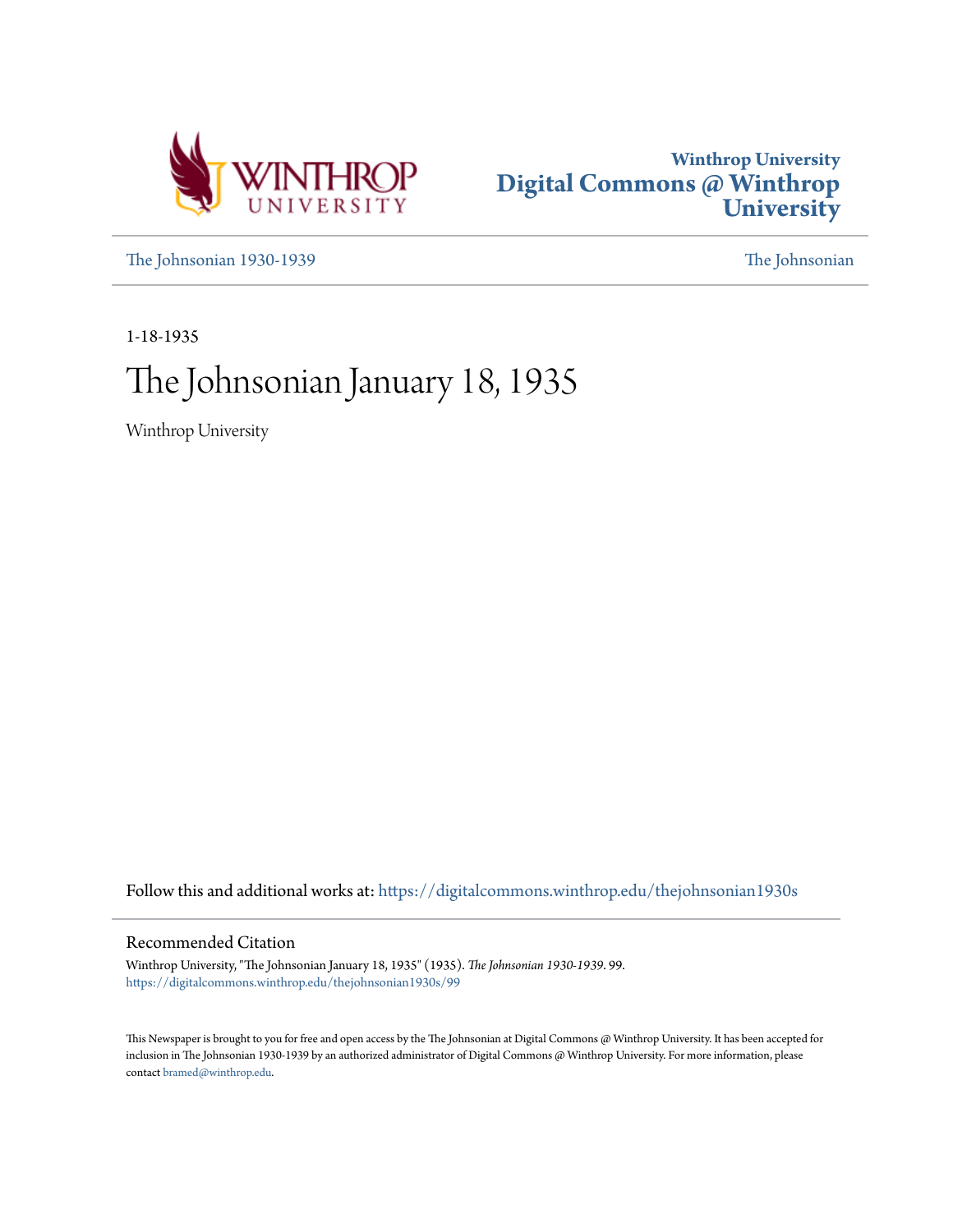# The Johnsonian ROCK HILL, SOUTH CAROLINA, PRIDAY, JANUARY 18, 19

**VOL XII, NO. 14** 

### SENIOR CLASS CHOOSES OLIN DEWITT JOHNSTON SARG'S MARIONETTES THE STRAWBERRY LEAF TATLER SUPERLATIVES INAUGURATED GOVENOR TO PRESENT "FAUST" BIDS NINE MEMBERS

### near in Winthrop Yearbook-**Elections Incomplete**

 $were c$ 

in Missic Club, and of the Writlers"<br>high part of the part of the Brass and the state state of the plane with<br>film of the plane and the plane of the plane and the plane and<br>case in the Bleavy pole of the plane and the spa

rumson, or<br>netle, has<br>ne three<br>of the Ju en chass<br>ars. She as chees years. She<br>unior Delta Si<br>se is a membr year. She is a memory<br>lgma Kappa Social Club.

# **DR. RALPH MAGOFFIN** PREMIXE IN The time of group method of the state of group method of the state of group and the state of the state of the state of the state of the state of the state of the state of the state of the st

#### Ex-President of American Archaeological Institute to Give Illustrated Lecture

Droitener of classics at New York Uni- $\cdot$  mittee on education. A small less thanks that the professor of the sai illustrated lecture in the first one-members of the A. on recent discoveries in the field of be therpred to

on resent discoveries in the field of archaeology, in Johnson Hall audio-<br>trium, Tuesday evening, January 20.<br>For many years president of the Archaeological Ensitiate of America,<br> $\frac{1}{2}$ . D. D. D. D. D. D. D. D. D. D. D Wint p a number of the senia in a very vivid way the ros senia in a very vivid way the romance<br>of this science of exploration. He over-<br>cellent sildes and characteristic constructs reveal the past as surprist<br>approximation in the pass as surpristed in the positive of defining i

spoffin's leeture will be given Dr. 36 ut charge to the students and the public.

## Dr. Wheeler Guest<br>Of Writers' Club

Paul M. Wheeler and his mother.<br>Jennie B. M. Wheeler were honor Mrs. Jennie B. M. Wheeler were hander.<br>Terms as a rotteller of the Writer" (Club Tussely, a filternoon, Jennary 8, from Writer")<br>Club Tussely, a filternoon, Jennary 8, from 4 ce 6 colock at the home of Mistake and the wid

#### **Chester and Bishopville** Ministers Hold Vespers Forceps and Scalpel

The Reverend Mr. M. L. Bannister,<br>of Chester, will conduct the Vesper<br>Services-Sunday, January 30; and the<br>Prevered Mr. Brice Ettlert, of Bisher<br>"Chester" of Bisher<br>Mannary 37, .m Main Auditorium at<br>Mannary 37, .m Main Aud

### comes Winthrop Trustee Ex-Officio

# three years, she has! SPRING STUDY GROUPS

Dr. Helen Bussell, President of **Rock Hill Branch, Announces Organization of Courses** 

Dr. Helen K. Bussell, president of **ILLI HELENTY PRIVATION**<br>Anacelation of University Women, an-<br>Anacelation of University Women, an-<br>nounces that new study groups are <sub>Dr.</sub> Phohns and Dr. Kinard At-<br>nounces that new study

study of popular astronomy; and Mrs.<br>W. D. Magginia, a course in parlia-

mentary law.<br>Dr. Bussell states that any one who Give Illustrated Lecture (in interested in joining a group should<br>Dr. Ralph Van Deman Magefilin, consult the group leader or Miss Ev-<br>roteanor of classics at New York Uni. class complement of classics at New York Unit. com

#### Mr. Jones Addresses **Beta Alpha Fraternity**

the United Case of Mr. R. H. Jones, registrar of Win-<br>
Mr. R. H. Jones, registrar of Win-<br>
Mr. R. H. Jones, registrar of Win-<br>
an C. S. Boucher of the Universaly meaded that Wini<br>
the remane (Consister of the Universal pr

### Sextette to Continue

**Broadcasts Over WBT** Winkhrop Collers escrittle will again<br>bivadeast from radio station WBT.<br>Charlotte, Sunday, January 20. The<br>sericité will alog of Carlins, by<br>Cooke; "Bargarolle" ("Tales of Hoff-<br>man"), by Offenbach; and "When Irish, by Off Eyes Are Smiling." by Ball.

## **Elects New Officers**

Rebecca Cook was elected secretary.<br>
I treasurer of the Forceps and Scalpel<br>
Club at a meeting Desember 11.85:<br>
Succeeds Louise Bowe, who resigned below<br>
cause of too ranny honor points.

Four Statistics Selected to Ap-Former State Legislator Be-World Famous Puppets to Ap-Eleven Girls Awarded One Leaf<br>near in Winthrop Tearbook- comes Winthrop Trustee pear in Matinee and Evening In Recognition of Service Performances February 1

still select the reanation precise is ex. with the selection intervention of the formula constrained Maridean, the real constrained and the intervention of the intervention of the intervention of the intervention of the i

erican ingenuity is manipulation<br>unseen players. The Tony Sarg<br>rionettes have been touring the<br>ited States for fifteen years. They e appeared at Winth

## REPRESENT WINTHROP

Dr. Phelps and Dr. Kinard Attend Meeting of Association of American Colleges

on American Conega.<br>
D. Bhelion Phelion and D. James P.<br>
Kinani are representing Winthrop Colores<br>
'age at the twenty-livet armula meeting of Alleman and D. Colores<br>
'an the Alleman Sill Conega and D. Colores<br>
The presents

**Comedy-Coming Attractions** 

In "Sorrell and Son," Deeping's famous story of the love<br>of a father and son, Sorrell, de-<br>seried by his wife and left penniless at the close of the wa es a porter in a ho tel, and from this pos on succeeds eventaally in sing the owner of a successful<br>Meanwhile, he rends Kit to<br>i; then as Dr. Christepher hotel, M school: Screell, Kit ha ' his own stary portraved.

trayed.<br>The picture is an English pro-<br>dardin with II. B. Warres playing the leading role. Warner created<br>the characteristics rounded that the persiste approximate the Press.<br>For an added attraction three will be Press rou

onian, then In Recognition of Service and Public Speaking

**RECOMMEND WINTHROP TO REGEIVE \$215,000** 

South Carolina Budget Commission Reports on Appropriations to State Legislature

In reporting to the State Legislature

Dreasland, Canadara plays the bared<br>young helters, pursued by two<br>young helters, pursued by two<br>handomer young fortions heads.<br>She calls on the Torurions yards, accompanied by lively free Eres,<br>free field in the first star

back sen.<br>The to Ervel's drunken mishaps,<br>the yacht is wrecked on a dracritional. Then Blang takes charge and<br>makes the rish idlers work for<br>their heep, Enter Burns and Allen,

 $CCor$ ued on Page Pour) The Fourth Estate needs a little<br>time off for some intensive and time off for some intensive and<br>comprehensive cramming; The Johnsonian, therefore, will not aphed Priday, Pebruary 1.

NOTICE!

TOMLINSON LECTURES

y life.<br>in Rice," said Mr. Tomlinson, is

Cools Place," and Mr. Tomilanon, it allows the Cools Place of The passed from Place," it has held only one in the previous control coupled to the reversion and the two previous and policinal allows a policinal subset of t

7 and Representation the state costs and costs are only a consistent to a single proportion of a collision of a collision of the single of the state of the state of the state of the state of the state in respective base a

inetst that his remains are in Spain.<br>In concluding Mr. Tomlinson said that the Spanish Main is not the gase use symmetric and in nois the same assessment and space estimates and space experiment is a live-date popular by the space of  $\mathbf{S}$  as live-type of the property of the space of  $\mathbf{S}$  and  $\mathbf{S}$  and  $\mathbf{S}$  a

bers.

**Industrial Chemistry** 

Subject of Program

n at a m

"Chemistry in Industry" was the

### ANN WARE RECEIVES TITLE OF MAY OUEEN

SUBSCRIPTION, SLOO A YEAR

antare

Elizabeth Wylle, Clover Semior, Selected Maid of Honor For Festival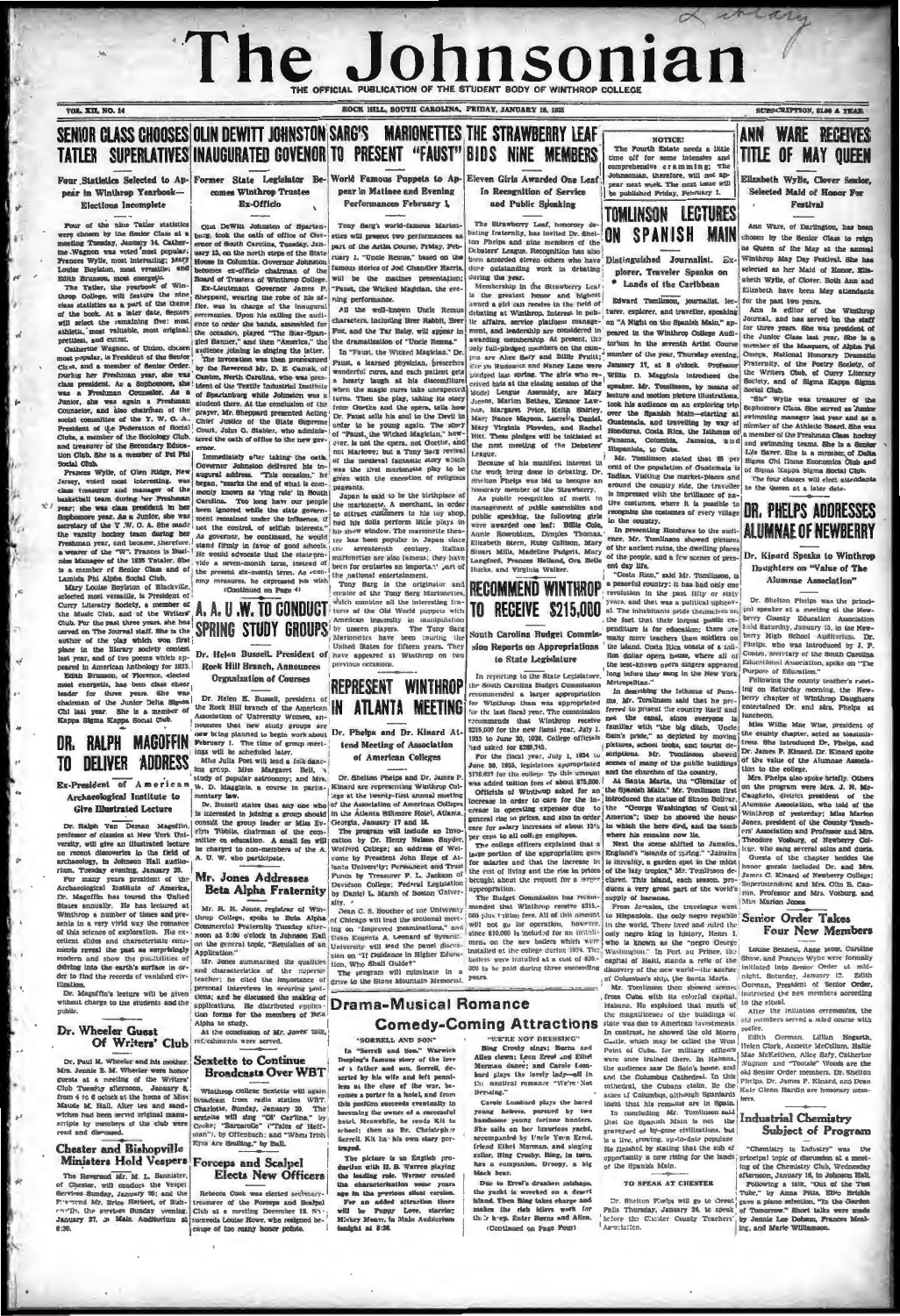#### THE JOHNSONIAN **ISSUED KVERY FRIDAY**

the Regular Session The Official Organ of Winthrop Unliege, The South Carolina College  $n t$  R omen<br>.91.00 Per Year<br>\*\*\*\* Per Year n Price (regular ag Rates on Appl

d-clam matter November 21, 1923, under the Act of March 3.<br>1979, at the postoffice in Rock Hill, S. C.



| <b>EDITORIAL STAFF</b>              |  |
|-------------------------------------|--|
|                                     |  |
|                                     |  |
|                                     |  |
|                                     |  |
|                                     |  |
|                                     |  |
| <b>BUSINESS STAFF</b>               |  |
|                                     |  |
|                                     |  |
|                                     |  |
|                                     |  |
|                                     |  |
| FLIZABETH STADD Clevelation Mannage |  |

The contract of the contract of the contract of the contract of the contract of the contract of the contract of the contract of the contract of the contract of the contract of the contract of the contract of the contract

we once move many can assume when most outer that a young man -<br>in any of the parlors. In fact, we recently heard one students axy, etch and the parlors. In fact, we recently heard one student say, etch on the new totals t

entertainment is wants just iotomg at the side since  $x^2$  . And the sharp behavior is evidently exciting when studients line up to peek through this keybole at the groing-on.<br>The policy of  $x^2$  has described to express are definitely sure, however, that we, as a student body, resent<br>such misconduct as tends to deprive us of the respect in which Winthrop students have always been held.

#### **LET'S GROW UP**

"Dear teacher, I have certainly subject this course under you; it has meant much to me, and I shall hever forget how much I've developed by merely being in your class"—such are the grand elimates of many Biue Books of not

 $\label{eq:20} \begin{minipage}[t]{0.9\textwidth} \begin{tabular}{p{0.8cm}} \textbf{[1] \textbf{[1] \textbf{[1] \textbf{[1] \textbf{[1] \textbf{[1] \textbf{[1] \textbf{[1] \textbf{[1] \textbf{[1] \textbf{[1] \textbf{[1] \textbf{[1] \textbf{[1] \textbf{[1] \textbf{[1] \textbf{[1] \textbf{[1] \textbf{[1] \textbf{[1] \textbf{[1] \textbf{[1] \textbf{[1] \textbf{[1] \textbf{[1] \textbf{[1] \$ 

**WINTHROP...** WEEK BY WEEK

THE JOHNSONIAN

This<br>may expensives to McBayre)  $^{-1}$  ton? The Blue Spectator feels unum<br>that she's heard that somebody and  $Dv$ . Jarrell given you his definition of a<br>that she was ancested i. . Dr. Fledge loome? The Equipable Solar<br>samp (With Apologies to MeIntyre)

ng?"<br>pstahrs: "Oh, that's all right. We<br>e meking a lot of noise ourselves!"<br>nd here's the case for week after<br>:: Comrade..."Did you pass your

ext: Comrade-"Did you pass your man"<br>
"Well, it was like this, you ages your<br>
"Well, it was like this plane-""Chalad Neither did Y.<br>
"Ghabal Neither did Y.<br>
Bloom Souview boxes of candy for Christiana and the like the cont

How did yub come out with regis retator fa ela un

 $\begin{minipage}[c]{0.9\linewidth} \begin{tabular}{lcccc} \multicolumn{4}{c}{\textbf{0.4cm}} \begin{tabular}{lcccc} \multicolumn{4}{c}{\textbf{0.4cm}} \begin{tabular}{lcccc} \multicolumn{4}{c}{\textbf{0.4cm}} \begin{tabular}{lcccc} \multicolumn{4}{c}{\textbf{0.4cm}} \begin{tabular}{lcccc} \multicolumn{4}{c}{\textbf{0.4cm}} \begin{tabular}{lcccc} \multicolumn{4}{c}{\textbf{0.4cm}} \begin{tabular}{lcccc} \multicolumn{4}{c}{\textbf{0.4cm}} \begin{tabular}{lcccc} \multicolumn{4}{$ 

**FRIEDHEIM'S** FOR HOSE VALUES Excellent silk, exquisite texture, fine, flat seams, heautiful clarity to flatter your legs. These hose will appeal to you if you<br>recognize true quality . . . and you'll be back for more and more pairs, if you're like the majority of our hosis<br>Complete range of sizes and ry el every important color. Ce up



Many women who've al-<br>ways paid high prices for stockings find these marvelous money-savers! Love-<br>ly sheer chiffons with silk picot top! Sturdy semi-service weights with mercerized top and sole! Range of







**Wholesale Dealers** Fruits, Vegetables and Country Produce

501-3-5 S. College Street

 $\mathbf{c}$ 

A. N. C.

Don't let your appetite suffer! Satisfy it with Barbecues from

### **JOHNNIE'S PLACE**

where clever students meet to enjoy drinks and sandwiches of all kinds.

Cara Nome Reauty Creams and Make-Up Specialties

Every preparation of Cara Nome is the very finest that

can be made. Face Powder-Creams-Astringent-Lotions Rouge and Lipstick-Perfume

Moderately Priced. Sold Exclusively in Rock Hill by

**We Invite** Every Winthrop Student and Teacher to Try Our Hose-Once Tried-Always Worn

J. L. PHILLIPS DRUG COMPANY

## **BIGGERS BROTHERS, Inc.**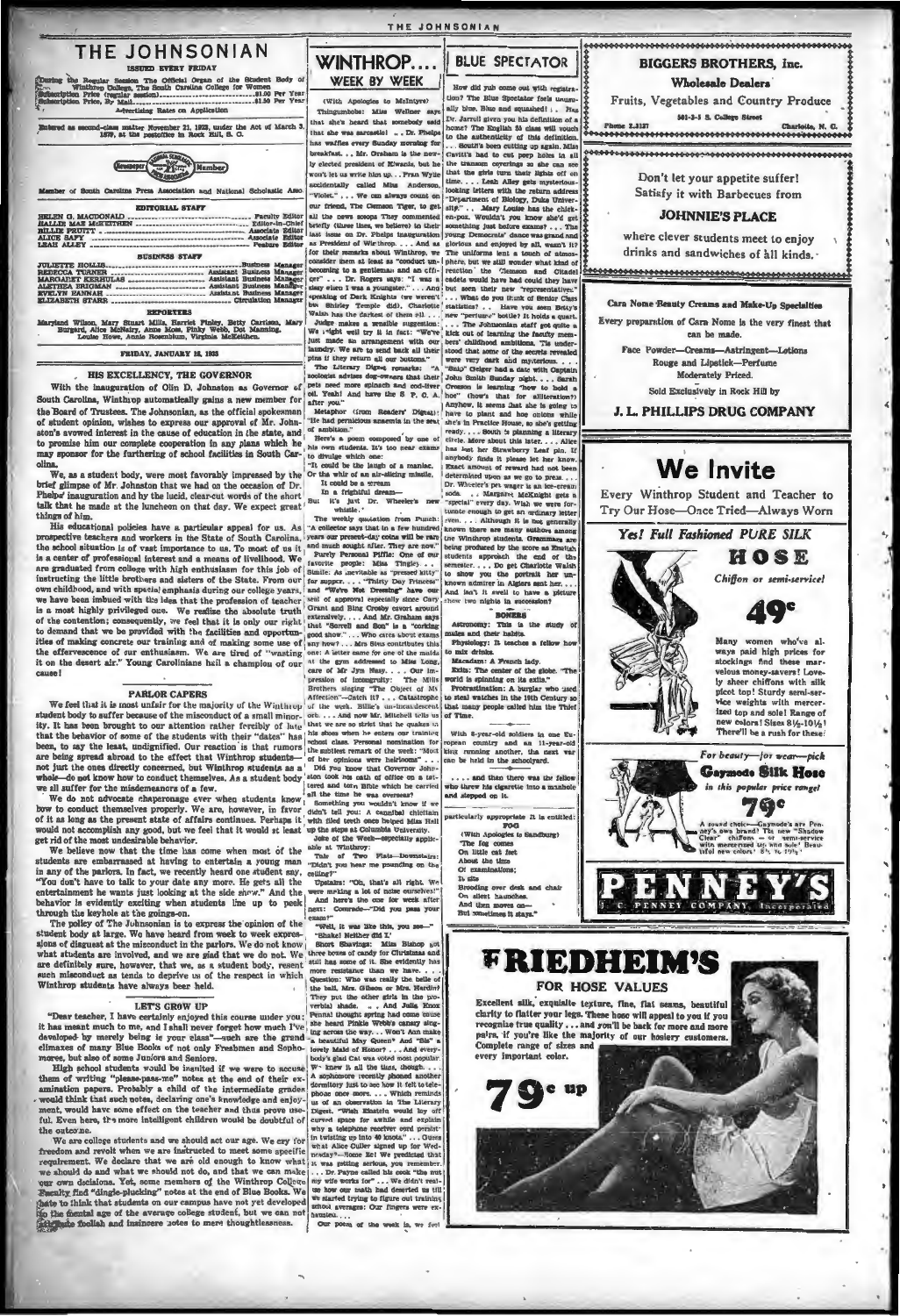**Gym-Cracks** 

nce time began has the gym<br>en quite so decorative or fes tive as on Saturday night. The "men's the Young Dem crat's Dance wish to thank the clu

erai's Dance with to thank the dub<br>for giving us a very, very enly<br>public overlang. Beautiful givin — handsomen only of the stating Junch<br>and and July Wareter couldn't lake and all of the Wareter couldn't lake<br>around the W

baseball, Health Villages, Choo-<br>Heapitals, Health Villages, Choo-<br>Choos (traina) of Health, all of these<br>and many others are on exhibition over<br>at the gym in the corrective room. It's<br>the gym in the corrective room. It's

one time.<br>
Earthcart Just the word is magic to<br>
ne of us-and you haybones who side<br>
doors all day and wonder why time<br>
san't pass away quickly and plens-<br>
and the sant plens always<br>
aly-come on out. You are always

nouse.<br>Ruh Sturgis is as good at baseball<br>she is at hockey. Sort of all round.<br>Ruhms! Exams! and more exams!<br>k the Freshmen and those taking ble for this and net They tumble for that but Lib Byars they tu e Lib Parker reports one head she did catch it on the

#### **Hobbies Discusse By Club Members**

"Hobbies" was the theme of the program for the Physical Education Club<br>meeting Friday afternoon, January 11, in Johnson Hall

a Johnson Hau.<br>Evelyn Martin talked on "Hobbies of Every control and the Bareney gave hob-<br>bles of some girls at Winthrop; "Piggy"<br>Wilkes presented "Hobbies for Physics! en Majors"; and Julia Thoma<br>id with "What To Do With Ou Educati anded with  $\frac{1}{16}$  $=$  Time.

#### **Misc Shaver Speaks On French Schools**

th Shaver discu recondity School of Prance" at the Secondary Education and The Secondary Education Fall yesterday. Tinh in Joh

contribute of Mixs Shaver's work in<br>mee, she is quite familiar with the<br>nch system of education

### **RTRDS DEMAND PLANES**

Extends under the second of the second and the second and the second of the second of the second of the second of the second of the second of the second in the second of the second of the second of the second of the second

ing the small<br>given as they censuo were made in the galaxy in the same of the<br>stationary control of the stationary channel station is the station of<br>the station in the station of the station for similar action in this yea

### WHY RADIO WON'T UPSET

y so often we read sparaling

or order we read sparning<br>help reports of how soon the time<br>is come when the radio will be the<br>trail means of education. Some even dicted that it would replace school<br>chooks whelly

predicted that it would replace senous analytical results are interested provided in the matter. The matter of the matter of the prime has a distinct account of the prime base a distinct account of the converging of conta buning effect on the higher mental<br>processes of the listener. He is definite-<br>by less analytical, more passively recep-<br>live when its entire to the radio than<br>when he is face-to-face with the culture effects on the higher medial "Well, then, a couple of rice lean processes of the listener. Re is definite- poix about." We haven't any port chang, either the small the view model of the small the small the small t

Presents Two Plays ro plays. "La Dame de Br Le Monsieur de Grouwe et Corsial et by Bennie<br>Duvernois, and "Franches Lippes" by Tristan Bennard, were presented by the<br>new membe s of Tristan Derga Chapter<br>of Beta Pi Trista, Friday afternoon, January 11, in Johnson Hall

**French Fraternity** 

of Beta Pi Tracia, Friday afternoon, and a Mausey 11, in Johann Hall, since the Orystal' is the atory of a Mauseum de Broam at Le Monical and maginary to escape a tynamical and handle problem is the large of propagation. T

UNIVERSITY FACULTIES READ<br>THE TIMES MOST

A questionnaire sect out by the Comparison of the Comparison of the United State and colleges in the United State and Canada has revealed that frame more than a revealed that frame more than any other news-

Times more was more than the results of scholarly and edentific research," the questionnaire read, "we are extremely questionnaire read, "we are extremely anticoma all scholars of our minimizations as possible. We

The questionnaire was settle to the control publicity bureau of every college and is contributed States and its control control of the control of the control of the control of the control of the control of the control of t

The answers listed 106 new<br>space,  $\frac{1}{2}$  The Rawlin of moleculing a number of college dails<br>at  $\frac{1}{2}$  (moleculing a number of college dails<br>at  $\frac{1}{2}$  (moleculing a Trieum II). The Base of the Section and the Rawl each.

each.<br>
Ninsteen other cewapapers were<br>
mentioned three times each and twen-<br>
(y-three papers two times each. The<br>
remaining 143 papers received one men-<br>
tion each.

HAND THE CREPE<br>
"Hello! This is Mrs. Jones. Will you<br>send some nice cullets right away?"<br>
"The serry, but we haven't any cut-<br>
"Vine haven" away is a couple of nice lear<br>
"Well, then, a couple of nice lear<br>
"Well, then, a

**MORNING WARNE** tion W Monday-Dot Thackston ssonary-Doc Tracesson<br>Tuesday--Alice Johnson<br>Wedntsday-Mary Carolis<br>Tuursday-Johnnie Bowis

THE JOHNSONIAN

Priday-Leah Alley<br>Saturday-Anna Manor Bush 7:30 A. M. In Miss Ruggell's offic

### WHY IS A HEN A HENS

C Beta Pi Trate, Prides, Paramo and the set of the set of the set of the set of the set of the set of the set of the set of the set of the set of the set of the set of the set of the set of the set of the set of the set o

Every name is a starge, name having was a starget and behind was equivalent of the control of the control of the control of the control of the control of the control of the control of the control of the control of the con

The mass are contributed by the results of the results of the results of the results of the results of the results of the results of the results of the results and the contributed by the contributed by the control of the

the poor mass  $\eta$  and interesting if you really want interesting<br>word look up the French for "itend"<br>and find what connection it has with<br>a six-weeks' quita, with chemical anal-<br>a six-weeks' quita, with a crock, with<br>mal ritable di

ritable disposition.<br>Look in Dr. Murray's English Dic-<br>lionary. There is a lot in a few big oks like those.<br>-Don Ritchle in The Hornet.

ing a note, three years before and<br>to play it in public.

rate between the main and the special parameter of the special special and the result more than  $\frac{1}{2}$  and the special more than  $\frac{1}{2}$  and the special more than  $\frac{1}{2}$  and  $\frac{1}{2}$  and  $\frac{1}{2}$  and  $\frac{1}{2}$  a

A orie little maid from Siam<br>Once mid to her lover, "Elam,<br>You may kiss ma, of course,<br>Dut you'll have to use force.<br>Thank heavens you're stronger than am!

Mary had a little lamb Given her to keep<br>It followed her around until<br>It died of lepk of sleep.

In the spring a young man's fancy<br>turns to that which the cirks have<br>been thinking about all the time."

Mr. Otla M. Mitchell, dir. or of the Winthrop Training School and a Wor-

Mr. Mitchell Attenda

The carrelass of Dr. Shellon Phelps.<br>
South Carolina Union Factor of the New York 200<br>
Studies Richland County rate director of the New York 200<br>
Studies Richland County as studied at a like-series, dog-series in the<br>resp

Two magics are reported from the relations City of Linax. One is the relationship of the relationship of Paris relationship of Paris of the content of the Dalal Lama, him-<br>other is the arrived of Paris (2001a: the content

of the "Zats of the Fourth norm of the Water Bird Year," an order, on a large sheet of rice paper, for the arc.<br>
light and increases to the paper, for the arc.<br>
light and increases to the equipment<br>
nor being set up.<br>
All

-Don Rikchle in The Hornet. All of the electrical axperts super-<br>The lab: Teressa Carreno, the formula Their christ is R. D. Kingang. Equipment, on S. a music critic with radius term thermal function complimented her on h hau n<sub>i</sub> hie had to be cut in the time.<br>c dared to meet the transport facil has been the world's measure

four million 20,000. This hitherto exclusive settle-<br>ite he prechi meth. outpool nonthally of the Chi-<br>se respues of mess Republic, though it expelled the<br>respues carriers are non-<br>investment meaning and a settle in the ch

Fren Letin is easier to translate than<br>this from the Minnesota State Teachers.<br>Toughe, gotangackidge?"<br>"Gabook."<br>"Saciotebuneryriullonaimes. Oconn-<br>"Saciotebuneryriullonaimes. Oconn-

neryyfullo<br>andi maimes, Goon<br>gottsgeltani

Wofford Celebration | Keeping Up With Sports

**Archery** 

Staple and Fancy Grocent

OMR STO

Are you musical? If not-<br>need music to help you be<br>that way. If you are-you<br>it for your happiness. al? If n

them to the greatest

**KIMBALL'S** FLOWER HOUSE

Do You Invest Winely? Let The

Independent

**Insurance Agency** 

direct your thought

and attention to the wisest investments!

Are you thred after classes? Do<br>you feel exhausted after your<br>gym classes? Pep yourself up<br>with

Coca-Cola

**Rock Hill Coca-Cola Bottling** 

Company

W M. Meuldir

Will you be some-

one's Valentine? Flowers are the ulti-

mate way to a wom-<br>an's heart . . . Buy

yours from

**Reid's Flower Shop** 

\*\*\*\*\*\*\*\*\*\*\*\*\*\*\*\*\*\*\*\*

They help make life

worth living - Hot Dogs from **ADAM'S LUNCH STAND** 

For Good Food-

well as Fun "The Periwinkle" is second to none.

Phone 339 for

Reservation

.....10e each

 $-25e$  box

 $-28$ 

................

,,,,,,,,,,,,,,,,,,, Buy flowers discriminatingly . . . to enjoy

Work  $n = \frac{1}{2}$ 

degree! **Plowers for All O** 

**Main Atrest** 

Mon. Oth M. Michall, director of the Architecture of the Architecture of the Monthlyne Trainform is more of the Hamiltonian in homogeneous and two-lengthenian in the dispersion of the constant of the constant of the const

Dr. Rayder, who is celebrating his lier scoring. However, A went the Theorem and proposes and forty estimation of the summan of this line, went on the state of proposes of the summan at the state of the summan at the stat

Fact On

kissed.<br>The average minimum legal marriage age for girls in the United States<br>is 14.8 years-but nine states permit<br>is 14.8 years-but nine states permit<br>girl: to marry at the age of 12.<br>The box use: 22 muscles when it

Patrovize Our Advertisers

velopes ...

The American

Seal. Paper and envelopes to match.......

**BELK'S** 

**STATIONERY** 

Ivorytone French Finish Stationery-72 sheets, 50 en-

**COLLARS** 

Starched lace, lace and organdie combinations, net and<br>lace and silk collars, White blue and flesh

48e 59e 79c 98e 1.95 Extremely sheer ringless chiffon semi-chiffon and service

weight hose. Featt red in the newest shades<br>
T9c 1.00 1.25 1.50

All silk full fashioned chiffon hose. Panel heels, cradle sole, shadow welt with garter runstop. Special...

2 for 1.00

me Town Stationery-Linen finish with Winthrop

**November** 

ngı